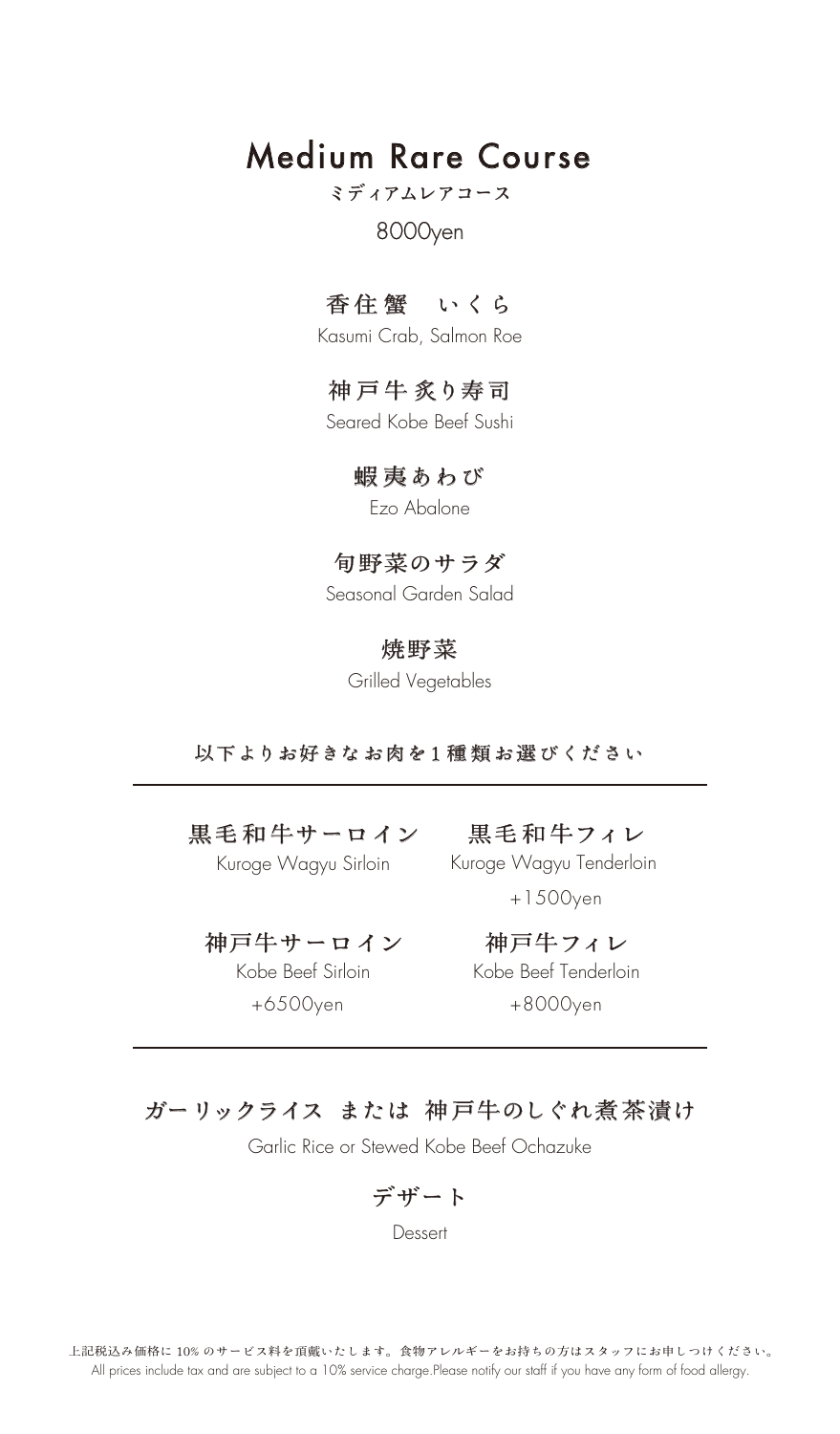# サーロインステーキランチ Sirloin Steak Lunch

[ 黒毛和牛 Wagyu Beef ] 60g…5200yen / 100g…7200yen [ 神戸牛 Kobe Beef ] 60g…10000yen / 100g…16000yen

### 前菜2種

2 Types of Appetizers

### 神戸牛炙り寿司

Seared Kobe Beef Sushi

### 旬野菜のサラダ

Seasonal Garden Salad

### コンソメスープ トリュフ

Truffle Flavored Consomme Soup

### 焼 野菜

Grilled Vegetables

### サーロインステーキ

Beef Sirloin Steak

### ガーリックライス または 神戸牛のしぐれ煮茶漬け

Garlic Rice or Stewed Kobe Beef Ochazuke

### デザート

Dessert

焼き物追加 Extra Items you may Order

# 帆立 / Scallop …1000yen

上記税込み価格に 10% のサービス料を頂戴いたします。食物アレルギーをお持ちの方はスタッフにお申しつけください。 All prices include tax and are subject to a 10% service charge.Please notify our staff if you have any form of food allergy.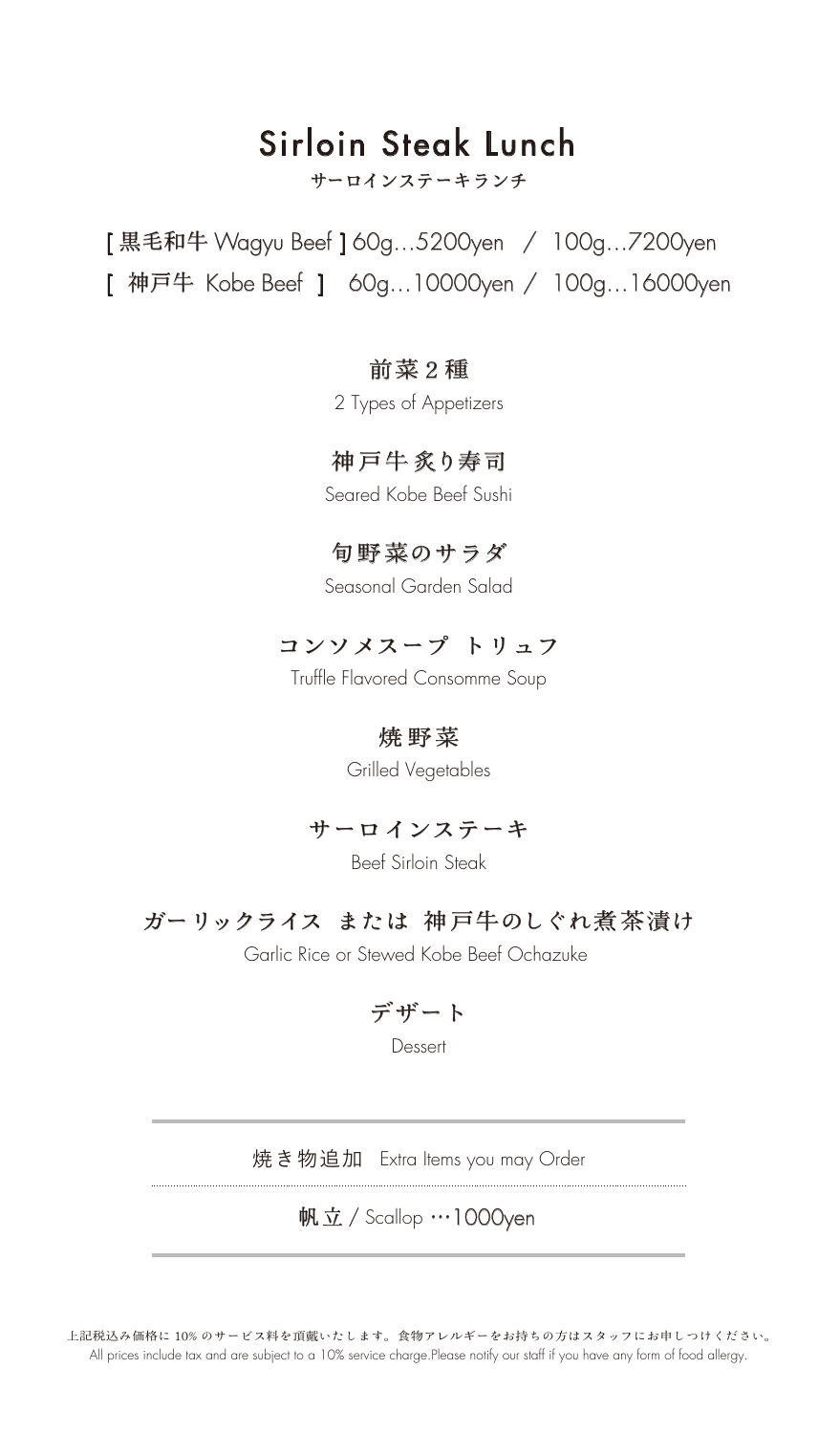# フィレステーキランチ Tenderloin Steak Lunch

[ 黒毛和牛 Wagyu Beef ] 60g…6200yen / 100g…8200yen [ 神戸牛 Kobe Beef ] 60g…12000yen / 100g…18000yen

### 前菜2種

2 Types of Appetizers

### 神戸牛炙り寿司

Seared Kobe Beef Sushi

### 旬野菜のサラダ

Seasonal Garden Salad

## コンソメスープ トリュフ

Truffle Flavored Consomme Soup

### 焼野菜

Grilled Vegetables

## フィレステーキ

Beef Tenderloin Steak

# ガーリックライス または 神戸牛のしぐれ煮茶漬け

Garlic Rice or Stewed Kobe Beef Ochazuke

## デザート

Dessert

焼き物追加 Extra Items you may Order

## 帆立 / Scallop …1000yen

上記税込み価格に 10% のサービス料を頂戴いたします。食物アレルギーをお持ちの方はスタッフにお申しつけください。 All prices include tax and are subject to a 10% service charge.Please notify our staff if you have any form of food allergy.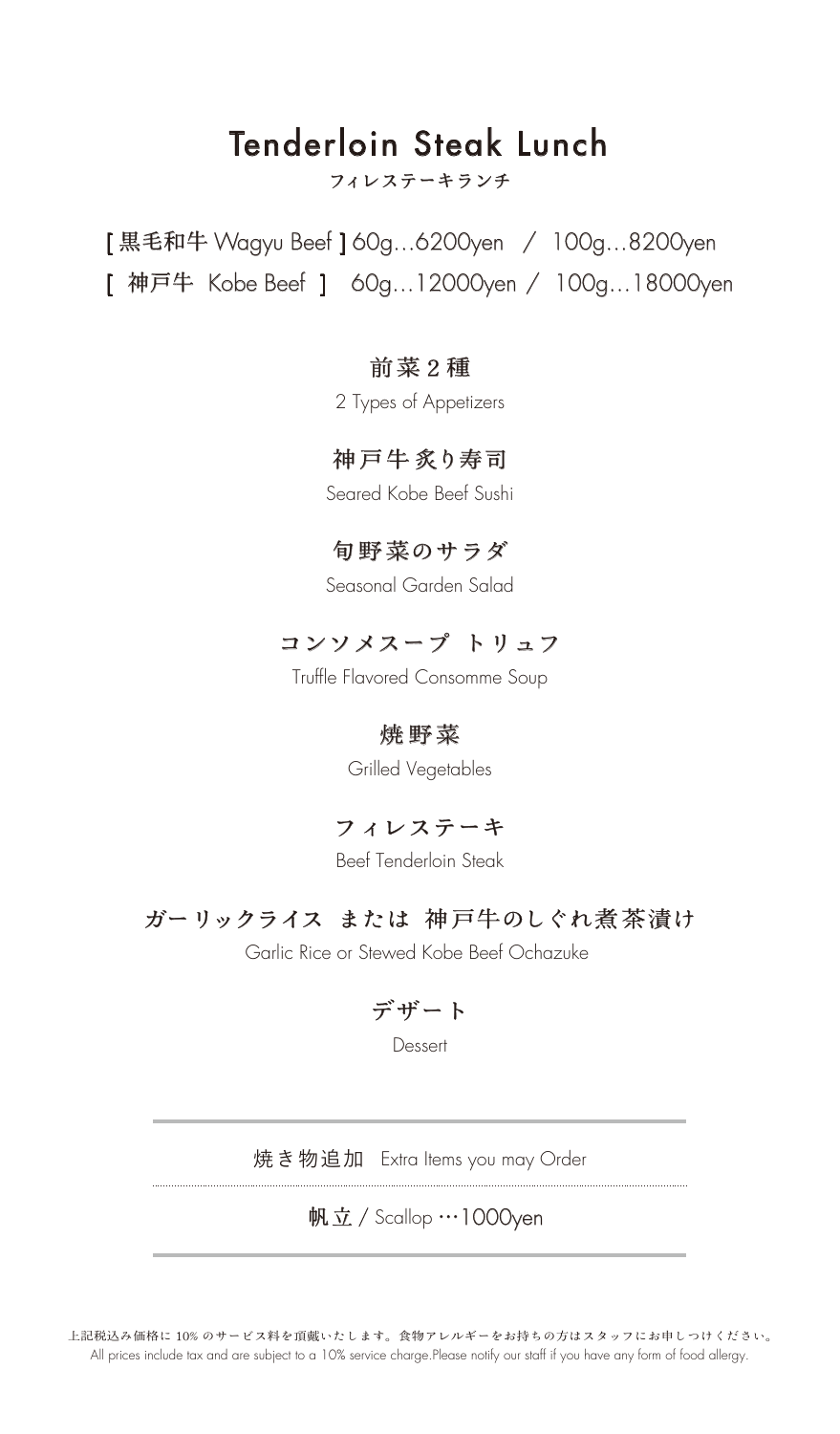# ハンバーグ&ステーキランチ Hamburg & Steak Lunch

# ハンバーグ100g … 3600yen / ハンバーグ150g … 4100yen

#### 和牛すじ肉の白味噌煮込み

Stewed White Miso Wagyu Tendon

### 旬野菜のサラダ

Seasonal Garden Salad

#### 焼野菜

Grilled Vegetables

### ハンバーグ

Hamburg Steak

# ステーキ 40g

Beef Steak 40g

### ガーリックライス または 神戸牛のしぐれ煮茶漬け

Garlic Rice or Stewed Kobe Beef Ochazuke

デザート

Dessert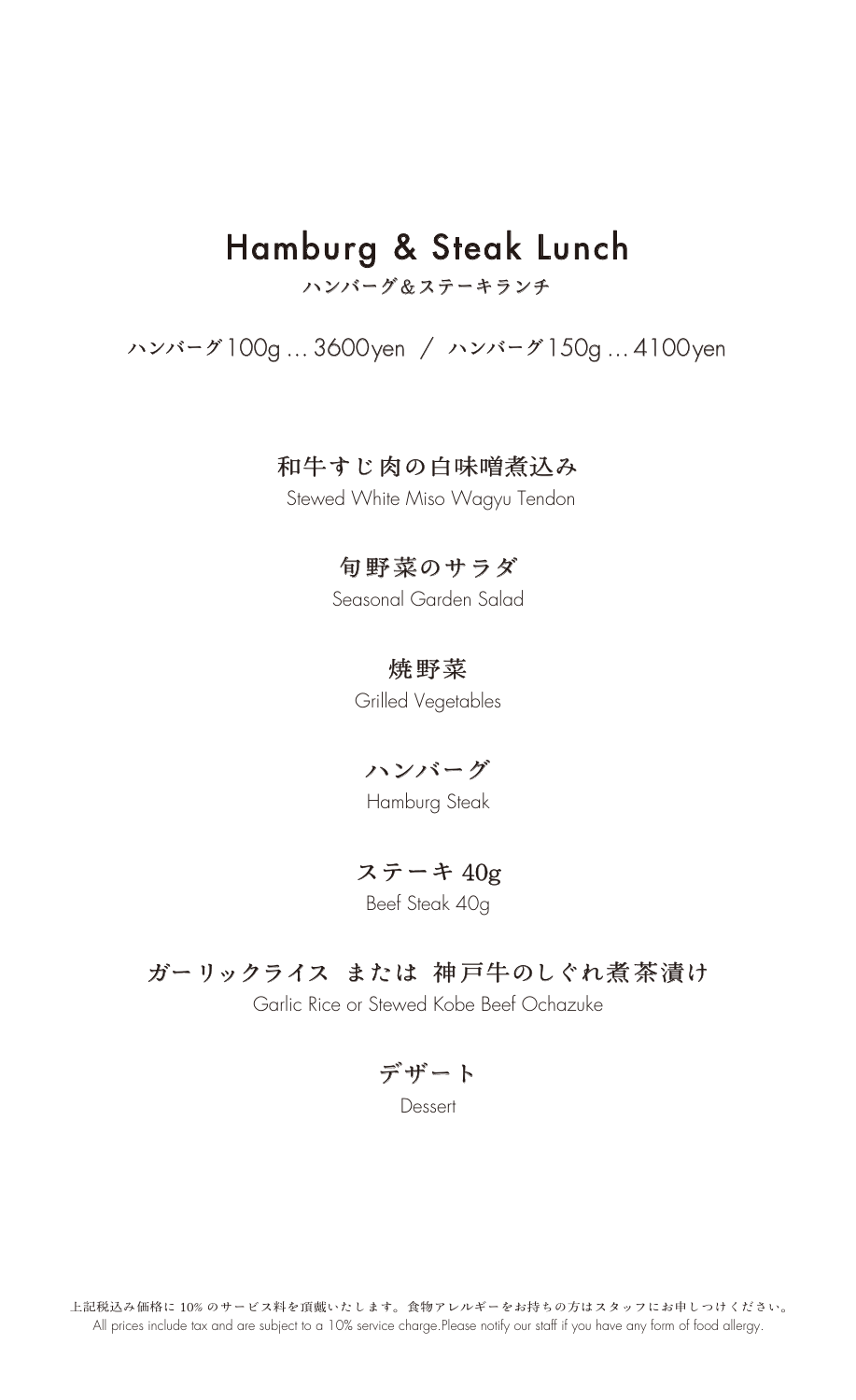# ハンバーグランチ [ 平日限定 ] Hamburg Lunch [ Weekdays Only ]

150g … 2600yen / 200g … 3100yen

# 和牛すじ肉の白味噌煮込み

Stewed White Miso Wagyu Tendon

### 旬野菜のサラダ

Seasonal Garden Salad

## 焼野菜

Grilled Vegetables

ハンバーグ

Hamburg Steak

# ガーリックライス または 神戸牛のしぐれ煮茶漬け

Garlic Rice or Stewed Kobe Beef Ochazuke

デザート

**Dessert** 

焼き物追加 Extra Items you may Order

# 龍の卵 / Egg …300yen

上記税込み価格に 10% のサービス料を頂戴いたします。食物アレルギーをお持ちの方はスタッフにお申しつけください。 All prices include tax and are subject to a 10% service charge.Please notify our staff if you have any form of food allergy.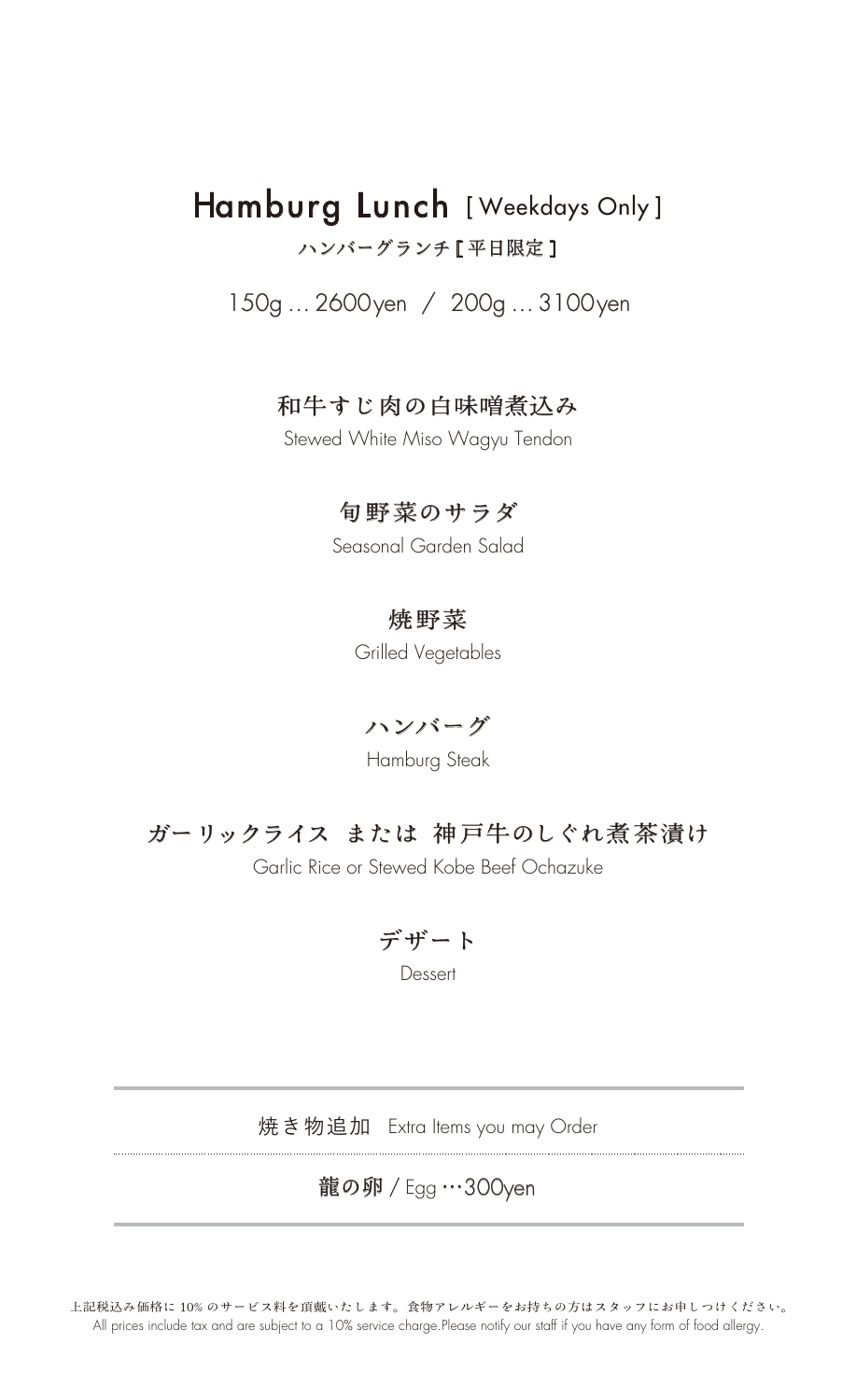# Choice of Dessert

### メロンのショートケーキ

Melon Shortcake

# レモンのセミフレッド 紅茶のジュレ

Lemon Semifreddo with Tea Jelly

# オリエンタルチーズケーキ

Oriental Cheesecake

ティラミス

Tiramisu

# アイスクリーム&シャーベット

Assorted Ice Cream and Sorbet

<u>Medium Rare</u>